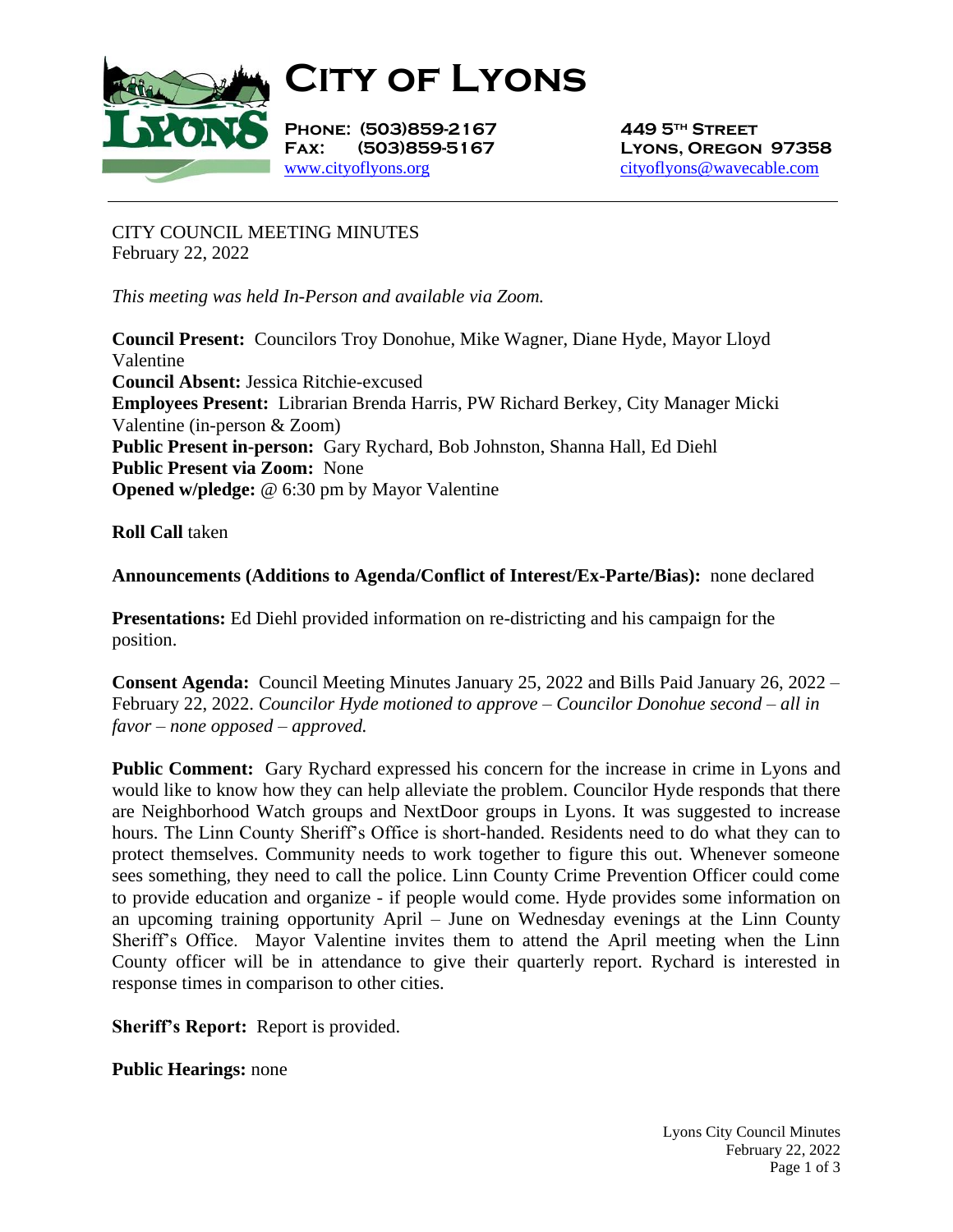## **Unfinished Business:**

- Freres Park Update Reviewed anticipated costs to-date, which is anticipated to cost between \$80,000 and \$100,000. Items to be included in project were listed. *Wagner motions to authorize moving forward with the project – Donohue seconded – All in favor – none opposed – approved.* Preferred shelter material is wood. Prefer that the picnic tables not be moveable – either concrete or coated metal anchored to concrete floor. Rely on vendor on the best indestructibility. No need to move the tables.
- Fish Quote The quote from Santiam Valley Aquaculture was reviewed. The quote includes bass, bluegill, and pumpkinseed. *Wagner motioned to approve – Hyde seconded – all in favor – none opposed – approved.*
- Salem Seal Coating project was modified, at the advice of our attorney, due to public contracting rules. Some of the streets will be done this year. Then the other streets can be done the following year. Will identify locations where "broken asphalt" is and have it repaired.

## **New Business:**

- Budget Committee Appointment Amy Watts has applied for the vacant budget committee position. *Wagner motioned to appoint – Hyde seconded – all in favor – none opposed - approved.*
- Budget Requests Form will be provided to Harris and Berkey. This is also opportunity for the council to provide recommendations. Donohue would like to determine if street lighting is adequate.
- Resolution 569-2022 Employee Handbook Update The handbook was reviewed by CIS. Some changes were needed to meet ARP requirements. Some items were updated to reflect current legal wording and requirements. Some sections were condensed. Some items were removed due to "administrative". The forms were removed and will be provided to employees when they are needed, so that they complete the most current form. Council would like more time to review. *Donohue motioned to table – Hyde seconded – all in favor – none opposed - tabled to next meeting.*

## **Correspondence:**

- Oregon Government Ethics Annual Statement Reminder council was reminded to complete the annual report when they receive the email notification. A fine may be issued if it is not completed on time.
- NSSD Board letter to Governor Brown regarding the pandemic impacts to our schools & communities. Wagner provides information regarding the letter.

**Librarian Report**: Librarian Harris provided her monthly report. The library board meeting was cancelled. The library board recommends that council re-appoint Meg Hebing to the board for another term. *Wagner motions to re-appoint – Hyde seconded – all in favor – none opposed approved.* Hyde participating in CCRLS workshops via Zoom. The vehicles have been returned that were stolen from the library area. Wagner asks if the people using the computers have no resources at home. She affirms. Wagner asks Harris what she thinks the library will look like in ten years – she doesn't expect much to change.

**City Manager Report**: CM Valentine gives report. Update on library website. Obtaining quotes for security cameras. Quelled rumors regarding librarian replacement. Confirmed City-wide Clean-up date for May  $7<sup>th</sup>$ . Confirmed Summer Sun Sale for August  $20<sup>th</sup>$ . Council not interested